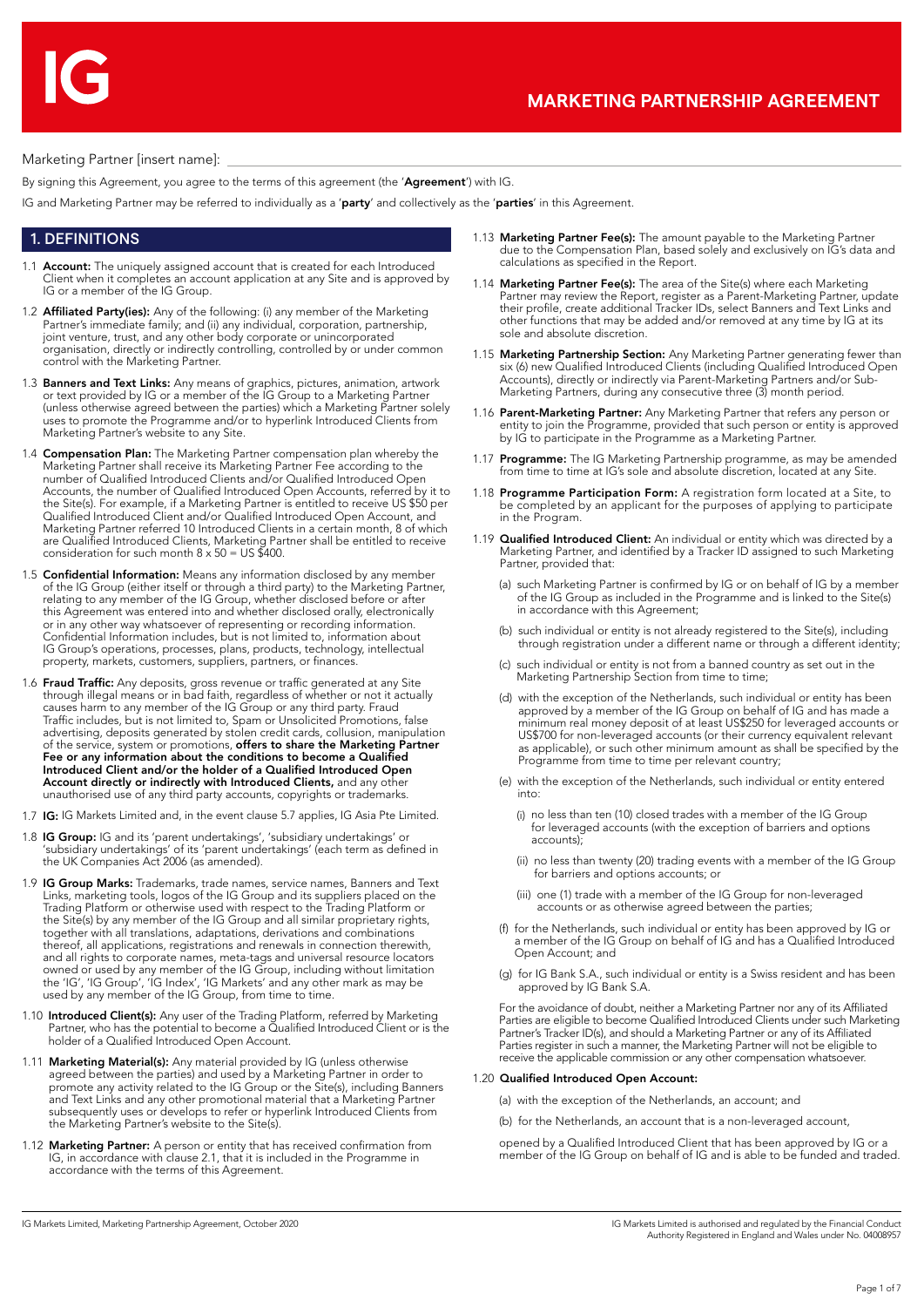### 1. DEFINITIONS (CONTINUED)

- 1.21 Regulator: The UK Financial Conduct Authority, the Australian Securities and Investment Commission, the Monetary Authority of Singapore, the Dubai Financial Services Authority, the Swiss Financial Market Supervisory Authority, the South Africa Financial Services Board, Japanese Financial Services Agency, Ministry of Economy, Trade and Industry of Japan, Ministry of Agriculture, Forestry and Fisheries of Japan, the German Federal Financial Supervisory Authority and any other regulatory authorities with competent authority over any member of the IG Group, and their successor(s).
- 1.22 Report: Information regarding the Marketing Partner Fees, the Introduced Client tracking and other information relevant to the Marketing Partner provided by IG in the Marketing Partnership Section.
- 1.23 Site(s): www.ig.com, www.iggroup.com and any other website as may be added by IG, in its sole and absolute discretion, from time to time.
- 1.24 Spam or Unsolicited Promotions: Any emails or any other messages that are circulated by a Marketing Partner, directly or indirectly, including messages that are posted on social media networks, newsgroups, forums, chat boards and other types of online media and which:
	- (a) are directed at third parties who have not consented in writing in advance to receiving promotional messages from such Marketing Partner;
	- (b) contain false or misleading statements;
	- (c) do not truthfully identify the source or the originating IP address from which it was sent; or
	- (d) do not provide the recipient with an option to easily be removed from receiving future mailings or promotions.
- 1.25 Sub-Marketing Partner: Any person or entity which the Marketing Partner has referred to this Programme as a sub-Marketing Partner, and provided such person or entity was approved by IG or on behalf of IG by a member of the IG Group, for which the Marketing Partner and IG shall determine the Sub- Marketing Partner Fee as required from time to time.
- 1.26 Sub-Marketing Partner Fee: The amount payable to the Sub-Marketing Partner in accordance with clause 4.1(c).
- 1.27 Tracker(s) ID: The unique identification code, which is related to the Tracking URL that IG provides exclusively to the Marketing Partner, through which IG tracks and calculates the Marketing Partner Fee.
- 1.28 Tracking URL: A unique hyperlink to the Site(s) enabling a Marketing Partner to refer potential Introduced Clients to the Site(s), and which enables IG to identify the Marketing Partner that has referred such specific Introduced Client for the purpose of calculating the Marketing Partner Fee.
- 1.29 Trademarks: All trademarks (registered and unregistered), service marks and logos displayed on the Site(s).
- 1.30 Trading Platform: The IG Group's technology dedicated for online trading, allowing participants to trade online either in demo or in a live account, and including the IG Group's billing, support, retention and promotion services and activities.
- 1.31 In this Agreement:
	- (a) Clause, and paragraph headings shall not affect the interpretation of this Agreement.
	- (b) A person includes a natural person, corporate or unincorporated body (whether or not having separate legal personality).
	- (c) Unless the context otherwise requires:
		- (i) words in the singular shall include the plural and in the plural shall include the singular;
		- (ii) a reference to one gender shall include a reference to the other genders;
- (iii) a reference to a statute or statutory provision is a reference to it as amended, extended or re-enacted from time to time;
	- (iv) a reference to writing or written includes email; and
- (v) any phrase followed by the terms including, include, in particular, for example or any similar expression shall be construed as illustrative and shall not limit the sense of the words, description, definition, phrase or term preceding those terms.
	- (d) In the case of conflict or ambiguity between any provision contained in the body of this Agreement and any provision contained in the Appendix, the provision in the body of this Agreement shall take precedent.

## 2. MARKETING PARTNERSHIP PROGRAMME

#### 2.1 Participation:

 (a) In order to participate in the Programme an applicant must complete and submit a Programme Participation Form, as well as the required documentation set forth in Section 5.1 of this Agreement.

- (b) On the basis of the applicant's completed Programme Participation Form, IG may, at its sole and absolute discretion, either accept or reject or partially approve for a limited number of product brands or countries, the applicant to join the Programme.
	- (c) In the event that IG approves the applicant, IG shall inform such applicant that it is accepted to be included in the Programme and provide it with a Tracker ID linked to the Site(s) pursuant to which, subject to the terms and conditions of this Agreement, the applicant shall be a Marketing Partner.

#### 2.2 Appointment of Marketing Partner:

- (a) Upon IG's approval of the applicant as a Marketing Partner, in accordance with clause 2.1, and by the acceptance of the terms and conditions of this Agreement, IG grants the Marketing Partner a revocable, non-exclusive, non-transferable, non-sub-licensable and worldwide limited right to direct potential Introduced Clients, and Parent-Marketing Partners and/or Sub-Marketing Partners to the Site(s), subject to the terms and conditions of this Agreement.
- (b) This Agreement does not grant the Marketing Partner an exclusive right or privilege to assist any member of the IG Group in the provision of services arising from the Marketing Partner's referrals, and any member of the IG Group may obtain the assistance of other Marketing Partners to perform services of the same or similar nature as those provided by the Marketing Partner. The Marketing Partner shall have no claims to fees originated from Introduced Clients, Qualified Introduced Clients and/or Qualified Introduced Open Accounts, Parent-Marketing Partners and/or Sub-Marketing Partners not referred solely by it.
- 2.3 Marketing Partner Fees: The Marketing Partner Fee shall be specified in the Marketing Partnership Section, as updated from time to time at IG's sole and absolute discretion. US\$ is the standard currency to be used in the Programme unless otherwise agreed in writing between the parties.
- 2.4 **Amendments to Compensation Plan:** IG may change the Marketing Partner's Compensation Plan, at any time and at its sole and absolute discretion, by sending the Marketing Partner a notice to such effect by email. In the event Marketing Partner does not agree to such change, it shall notify IG by return email within three (3) days of receiving such notice from IG and the Agreement shall terminate immediately. In the event the Marketing Partner does not notify IG by email within three (3) days from receipt of the notice, it shall be deemed as an approval by the Marketing Partner to such change in the Compensation Plan. For the avoidance of doubt, the Marketing Partner will be paid pro rata for Introduced Clients registered to the site and identified by a Tracker ID up to the date of any such change in the Compensation Plan in accordance with the applicable Compensation Plan at the date such Introduced Clients registered to the Site. Unless otherwise agreed by the parties in writing, any amendment(s) to the Compensation Plan will not apply retroactively.
- 2.5 Parent–Marketing Partners and Sub-Marketing Partners: Subject to IG's prior written approval, a Marketing Partner may become a Parent-Marketing Partner and refer any third party who is not and has not been registered as a Marketing Partner, Sub- Marketing Partner or Parent–Marketing Partner. Any Marketing Partner who is referred by the Parent-Marketing Partner and was approved by IG will be considered for that Parent-Marketing Partner its Sub-Marketing Partner.
- 2.6 Costs and Expenses: The Marketing Partner shall bear all costs and expenses of any nature whatsoever incurred in connection with this Agreement. Under no circumstances shall IG be liable hereunder for any amounts other than the Marketing Partner Fee.
- 2.7 Set-off: IG will at any time have the right to set off any losses incurred in respect of, or any debit balances in, any accounts (including any account held with a member of the IG Group) in which the Marketing Partner may have an interest against any sums or other assets held by IG for or to such Marketing Partner's credit on any other account (including any account held with a member of the IG Group) in which the Marketing Partner may have an interest. If any loss or debit balance exceeds all amounts so held, the Marketing Partner must forthwith pay such excess to IG whether demanded or not. The Marketing Partner also authorises IG to set off any losses incurred in respect of, or any debit balances in, any account held by such Marketing Partner with a member of the IG Group against any credit on the Marketing Partner's account(s) with IG pursuant to this Agreement.

## 3. COMPETITIVE MARKETING RESTRICTIONS

- 3.1 The Marketing Partner shall not promote the Site(s) in any manner which results in the Marketing Partner competing with a member of the IG Group in relation to the promotion of Site(s), such as by cost per impression advertising, unless otherwise approved by IG or a member of the IG Group in writing.
- 3.2 The Marketing Partner shall not use any Confidential Information to market or promote any entity, individual, or website other than IG.
- 3.3 In the event that a Marketing Partner is in breach of the provisions of this clause 3, IG shall have the right, in addition to any other right or remedy available to it under this Agreement or applicable law, to render the Tracking URLs assigned to such Marketing Partner inoperative, and immediately block the Marketing Partner's access to the Programme, with no compensation to such Marketing Partner. The Marketing Partner hereby irrevocably waives its rights to, and shall indemnify IG and any member of the IG Group for, any claim or demand made against IG or any member of the IG Group, their directors, officers, shareholders, employees or against the Site(s) in respect of such action taken by IG.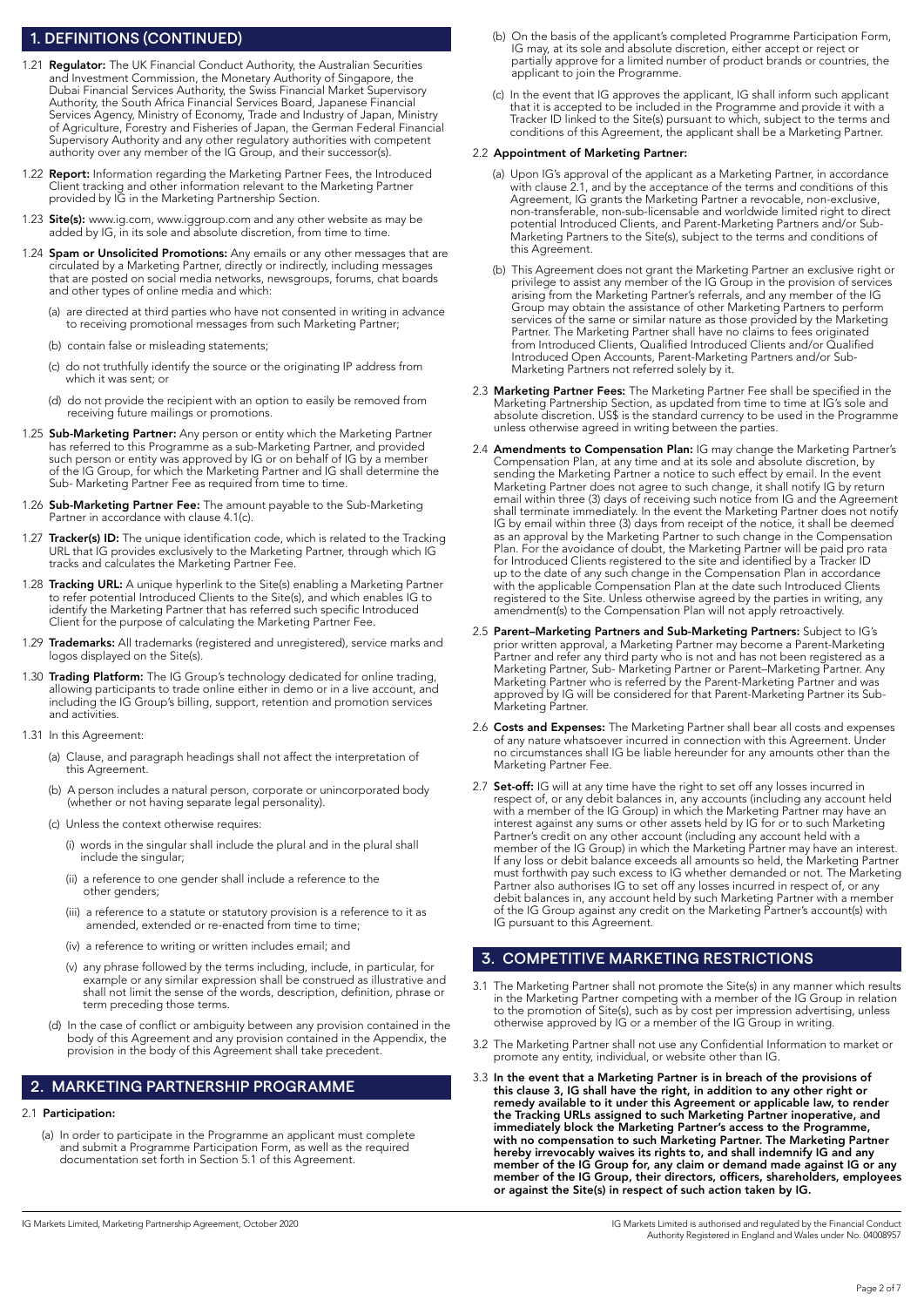### 4. TRACKING / PAYMENT

- 4.1 Marketing Partner: Subject to clause 4.13, the Marketing Partner Fee shall be calculated as follows:
- (a) **Compensation Plan:** The Marketing Partner Fee for each Qualified Introduced Client and/or Qualified Introduced Open Account (as applicable) referred by a Marketing Partner to any Site shall be specified in the Marketing Partnership Section of the Site, as updated from time to time in IG's sole and absolute discretion.
- (b) Parent-Marketing Partner Fee: IG shall pay a Parent-Marketing Partner the Marketing Partner Fee for each Sub-Marketing Partner it refers to IG or any member of the IG Group. Such Marketing Partner Fee shall be equal to a percentage or an amount, specified in the Parent-Marketing Partner Section of the Site(s) of the Marketing Partner Fee for each Qualified Introduced Client and/or Qualified Introduced Open Account (as applicable) referred by such Parent-Marketing Partner to the Site(s), as updated from time to time in IG's sole and absolute discretion.
	- (c) Sub-Marketing Partner Fee: IG shall pay each Sub-Marketing Partner its fees in accordance with the reasonable instructions provided by the Marketing Partner to IG.
- 4.2 Tracking and Payment: IG shall track Introduced Clients' activity for the purpose of calculating the Marketing Partner Fee and such information shall be available to the Marketing Partner in the Marketing Partnership Section. Unless otherwise agreed between the parties, the Marketing Partner Fee shall be paid on a monthly basis in arrears in accordance with the information set forth in the Report.
- 4.3 Time of Payment: Unless otherwise agreed between the parties, the Marketing Partner Fee will be payable within thirty (30) calendar days after the end of each calendar month, except that, in no event will IG or a member of the IG Group on behalf of IG pay to a Marketing Partner or a Sub-Marketing Partner an amount which is less than US\$ 250, and in the event that the Marketing Partner's or the Sub-Marketing Partner's balance at the end of a calendar month is less than US\$ 250, such balance shall be carried over and added to the next month's Marketing Partner Fee or Sub-Marketing Partner Fee respectively. In the event that the balance amount carried over does not total more than US\$ 250 within six (6) consecutive calendar months, then the amount due will be voided and no longer payable, and IG may terminate this Agreement with no liability whatsoever to the Marketing Partner, Parent-Marketing Partner or the Sub-Marketing Partner.
- 4.4 Method of Payment: Marketing Partner Fees paid by IG or a member of the IG Group on behalf of IG shall be paid in any currency and method as may be determined by IG, in accordance with IG's policy and subject to applicable laws. Charges for wires or courier charges for cheques will be covered by the Marketing Partner or the Sub-Marketing Partner and deducted from the Marketing Partner Fee or the Sub- Marketing Partner Fee (as applicable).
- 4.5 Compensation for Qualified Introduced Clients and Qualified Introduced Open Accounts and Qualified Prospective Introduced Clients only: In addition to any other terms and conditions set forth anywhere in this Agreement or under any applicable laws, the Marketing Partner shall not be entitled to receive any Marketing Partner Fee for any Introduced Client unless and until such Introduced Client has been approved as a Qualified Introduced Client and/or Qualified Introduced Open Account (as applicable) or Qualified Prospective Introduced Clients.

For the avoidance of doubt, IG reserves the right, in its sole and absolute discretion, to change, modify, add or remove, at any time, any criteria applying to any of the Compensation Plan, including without limitation, setting any baseline, threshold, minimum deposits/earnings and/ or other requirement(s) for qualifying into the Compensation Plan and/or for receiving any Marketing Partner Fee set out in this Agreement.

- 4.6 Introduced Client Verification: The Marketing Partner Fee in relation to new Qualified Introduced Clients and/or Qualified Introduced Open Accounts (as applicable) will be payable only following the relevant member of the IG Group's verification and checks concerning all new Introduced Clients in accordance with the requirements of any applicable law and IG's internal verification process.
- 4.7 Entitlement to Marketing Partner Fees: Notwithstanding any other provision in this Agreement, the Marketing Partner shall no longer be entitled to receive the Marketing Partner Fee for any Introduced Client, Parent-Marketing Partner and/or Sub-Marketing Partner carrying the Marketing Partner's Tracker ID following six (6) months from the date such Introduced Client, Parent-Marketing Partner and/or Sub-Marketing Partner registered to any Site.
- 4.8 **Non-Active Account:** Notwithstanding any other provision in this Agreement, a Non-Active Marketing Partner shall not be entitled to receive any Marketing Partner Fee from IG or a member of the IG Group on behalf of IG.
- 4.9 Holdover for Non-Compliance: Notwithstanding any other provision in this Agreement, IG may, in its sole and absolute discretion, withhold, delay or deny payment of the Marketing Partner Fee in any of the following events:
	- (a) IG has reason to suspect that the Marketing Partner's activity is not in compliance with any applicable laws or regulations;
	- (b) IG has reason to suspect that the Marketing Partner's activity is in breach of this Agreement;
	- (c) the Marketing Partner has failed to complete any form as may be required by IG or has entered misleading or incorrect information in a form provided by the Marketing Partner to IG;
	- (d) the Marketing Partner has failed to provide any document as may be demanded by IG; and/or
- (e) IG has been notified by any third party of the alleged infringement of property or rights (e.g. intellectual property rights) by the Marketing Partner or by the Marketing Partner's activity.

 The Marketing Partner hereby irrevocably waives its rights to, and shall indemnify IG and any member of the IG Group for, any claim or demand made against IG or any member of the IG Group, their directors, officers, shareholders, employees or against any Site in respect of the exercise by IG of its rights in this clause 4.9.

### 4.10 Holdover for Fraud Traffic:

- (a) Notwithstanding any other provision in this Agreement, in the event that any activity in the Marketing Partner's account, or in any account which appears to be controlled or managed by the Marketing Partner, is deemed suspicious by IG in its sole determination, IG may, in its sole and absolute discretion, delay payment of the Marketing Partner Fee to the Marketing Partner for up to one hundred and eighty (180) days in order to verify the suspicious activity.
- (b) In the event that IG determines that an activity constitutes Fraud Traffic, IG shall recalculate or withhold the Marketing Partner Fee, in its sole and absolute discretion.
	- (c) Notwithstanding clause 4.9 above, if IG determines that Marketing Partner is involved, whether directly or indirectly, in any fraudulent, deceptive, manipulative or otherwise illegal activity connected to IG or any member of the IG Group, including without limitation to the Site, Account(s), Qualified Introduced Client(s), Qualified Introduced Open Account(s), Qualified Prospective Introduced Clients, Sub–Marketing Partner(s) and/ or Referred– Marketing Partner(s) IG shall have the right, in addition to any other right or remedy available to it under this Agreement or applicable law, to render the Tracking URLs assigned to such Marketing Partner inoperative, and immediately block Marketing Partner's access to the Programme, with no compensation to Marketing Partner. The Marketing Partner hereby irrevocably waives its rights to, and shall indemnify IG and any member of the IG Group for, any claim or demand made against IG or any member of the IG Group, their directors, officers, shareholders, employees or against any Site in respect of the exercise by IG of its rights in this clause 4.10.
- 4.11 Introduced Client Tracking: The Marketing Partner represents that it is aware and agrees that each Introduced Client, upon signing up, must link through a Tracking URL to enable such Marketing Partner (or Sub-Marketing Partner(s), if applicable) to receive the Marketing Partner Fee or Sub-Marketing Partner Fee (as applicable) in relation to such potential Introduced Client(s). In no event shall IG or any member of the IG Group be liable, and Marketing Partner and/or Sub-Marketing Partner specifically waives any claim or demand in relation to any fees associated with any Tracking URL by the end of the calendar month in which that fee arose or for failure of the Marketing Partner, Parent-Marketing Partner, Sub-Marketing Partners or any Introduced Client to use the relevant Marketing Partner's Tracking URL.
- 4.12 Payment Disputes: The acceptance of a payment cheque, a payment transfer or any other payment by the Marketing Partner will be deemed full and final settlement of Marketing Partner Fee due for the corresponding calendar month. Hence, if the Marketing Partner disagrees with the Reports or amount payable, the Marketing Partner should NOT accept payment for such amount and immediately send IG a written notice of its dispute. Dispute notices must be received by IG within thirty (30) calendar days of the end of each calendar month for which payment is made, or Marketing Partner's right to dispute such Report or payment will be deemed waived and Marketing Partner shall have no claims in such regard.
- 4.13 Tax: Each Party shall be responsible for its own tax liabilities in its respective territory, including any company or corporate tax, value added or sales taxes, national taxes and federal or state taxes. Furthermore, the Marketing Partner Fee calculated in accordance with 4.1 is exclusive of Value Added Tax (VAT) and shall be paid after the deduction of withholding taxes (if applicable).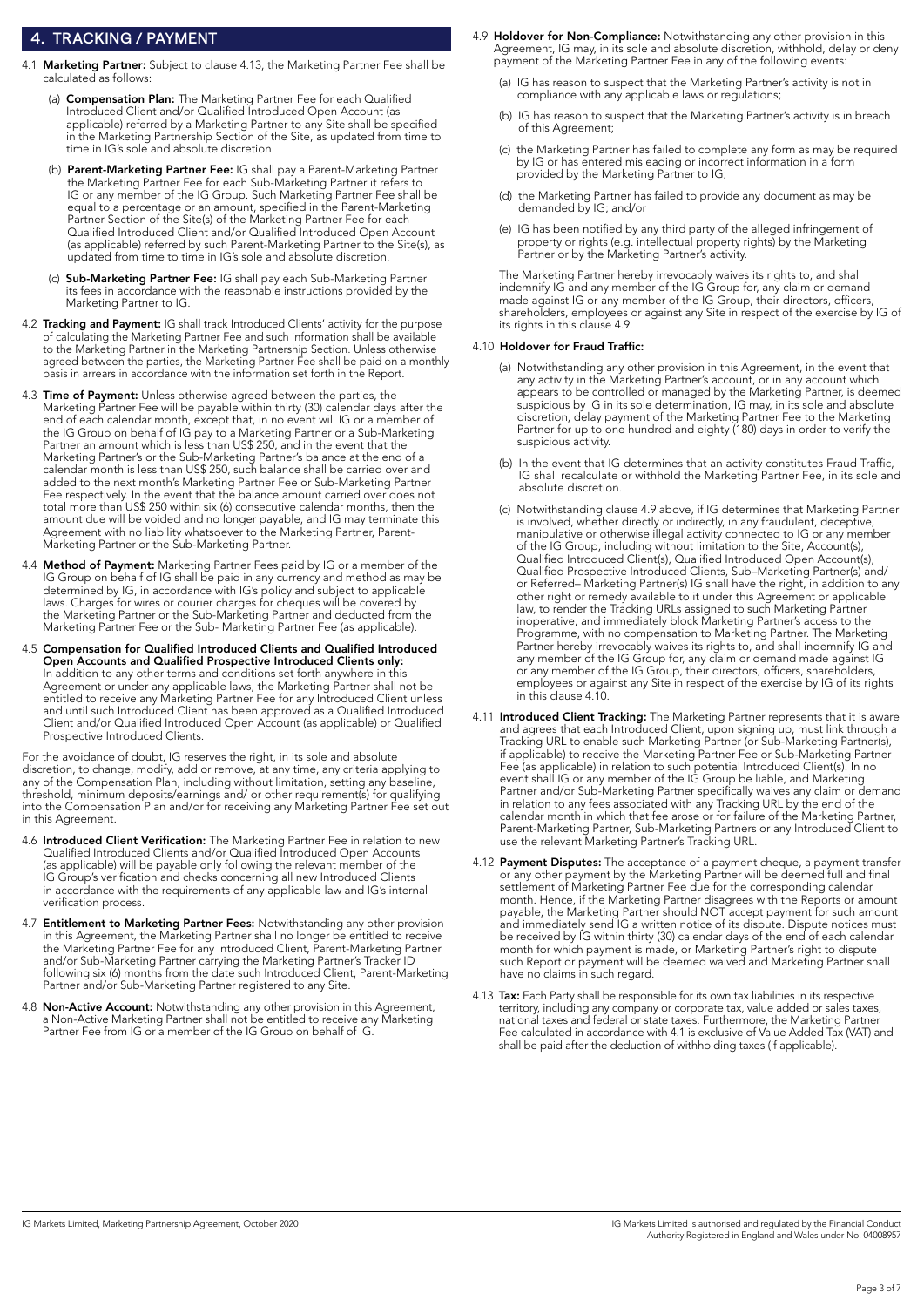#### 5. ADDITIONAL TERMS OF PARTICIPATION IN THE PROGRAMME

5.1 Provision of Information and On-Boarding Documentation: The Marketing Partner shall provide true, accurate and complete information to IG as may be requested by IG from time to time. The Marketing Partner hereby consents that IG may disclose certain information about the Marketing Partner, including the Marketing Partner's Fee and performance statistics: (i) where it is required to by law; (ii) to any member of the IG Group or any of their partners; (iii) to the FCA and any other Regulator or regulatory authorities upon their reasonable request; (iv) to such third parties as IG deems reasonably necessary in order to prevent crime; and (v) to such third parties as IG sees fit to assist in enforcing its legal or contractual rights against the Marketing Partner, including but not limited to, debt collection agencies and legal advisors. The Marketing Partner further acknowledges that it is aware that prior to receiving any Marketing Partner Fee, the Marketing Partner must provide IG with all information as may be requested by IG, including but not limited to any information required pursuant to the FCA rules or the rules of any other Regulator or relevant authority (as applicable). Such information may include, but is not limited to, the following:

#### (a) For an Individual:

- (i) copy of a valid photographic identification card;
- (ii) full name;
- (iii) any national identity number, tax identification number, or social security number;
- (iv) a certificate of tax residence, if applicable;
- (v) date of birth;
- (vi) nationality;
- (vii) address of residence;
- (viii) contact information (telephone, email, etc.);
- (ix) location and nature of marketing activities;
- (x) copy of a recent bank statement (not older than 3 months from the date of the Programme Participation Form) showing the name and address of such individual; and
- (xi) bank details for commission remittances, including: name on bank account, bank account number and sort code or IBAN, bank name and address.

#### (b) For a company:

(i) registered name;

- (ii) company identification number or tax identification number;
- (iii) a certificate of tax residence, if applicable;
- (iv) country of registration;
- (v) registered office address in the country of registration;
- (vi) certificate of incorporation/organization and articles of association/ incorporation/organization;
- (vii) operating agreement or bylaws;
- (viii) business address if different from registered office address;
- (ix) VAT registration or other sales tax reference number, or confirmation that the entity is not so registered;
- (x) regulatory/licensing registration number, if applicable;
- (xi) names of directors/partners;
- (xii) copy of a valid photo identification card of the main executive director and/ or partner including name, address and date of birth;
	- (xiii) copy of a valid photo identification card and details of beneficial owner(s) of 25% or more of the share capital of the company, including name, address and date of birth.
- 5.2 Warranties: Each Marketing Partner hereby warrants the following:
	- (a) it will, at all times, has the requisite capacity and authority to enter into this Agreement;
	- (b) it does not require authorisation to provide the services, or, if it does, it already has the requisite authorisation and that it will promptly notify IG in writing if there is any change in such authorisation;
	- (c) it will not issue any advertisement or distribute any promotional material, whether on the internet or otherwise, about the IG Group (except for the Marketing Materials) without IG's express prior written consent; and
	- (d) it will not do, or neglect to do, anything which as a result of its action or omission, leads to a detrimental outcome for the IG Group or any member of the IG Group.

#### 5.3 Marketing Materials:

- (a) The Marketing Partner's Marketing Materials shall comply with the guidelines set out in the Marketing Partnership Section and the restrictions and requirements set forth in clauses 5.4, 5.5, and 5.6 below. The Marketing Partner shall not market any Marketing Materials and/or IG Group Marks via email, search engine marketing, display advertising, cost per impression advertising, or social media, without the prior written consent of IG.
- (b) Prior to the Marketing Partner's amendment of any Marketing Materials, the Marketing Partner shall submit a sample to IG for its review and approval. The amended Marketing Material may be used by the Marketing Partner only upon receiving the explicit written approval by IG, which may be granted or denied or require amendments to the Marketing Materials, in IG's sole and absolute discretion. In the event such approval is granted, the Marketing Partner agrees and hereby assigns and transfers to IG, its successors, assignees, and/or nominees, all of Marketing Partner's right, title and interest to any Marketing Materials created and made by (or on behalf of) the Marketing Partner. In order to comply with the applicable laws, requirements, and regulations and/or as required by the FCA or other Regulators, IG may require the Marketing Partners, Sub-Marketing Partners and/or Parent–Marketing Partners to disclose any URLs which have been used in respect of any Marketing Materials.
	- (c) In the event that the Marketing Partner makes use of any Marketing Material not approved by IG, IG shall have the right, in addition to any other right or remedy available to it under this Agreement or any applicable law, to render the Tracking URLs assigned to such Marketing Partner inoperative, and immediately block Marketing Partner's access to the Programme and deny any Marketing Partner Fee, with no compensation to the Marketing Partner. The Marketing Partner hereby irrevocably waives its rights to, and shall indemnify IG and any member of the IG Group for, any claim or demand made against IG and/or any member of the IG Group, their directors, officers, shareholders, employees or against any Site in respect of such action taken by IG and any regulation(s) promulgated by the United States Federal Trade Commission regarding digital advertising.
- 5.4 **Restrictions:** All Marketing Partner activities must be professional, proper and in full compliance with applicable laws and regulations (including any anti-bribery and anti-corruption laws and regulations), and the Marketing Partner will be solely responsible for the content and manner of its activities. A Marketing Partner and its website(s), may not be engaged, directly or indirectly, in conduct that IG, in its sole and absolute discretion, deems to be illegal, improper, unfair or otherwise adverse to the operation or reputation of the IG Group or any Site or detrimental to other users of the Site(s), including without limitation, directly or indirectly:
	- (a) operation of an illegal business, site or subscription email list;
- (b) engaging in any illegal activity of any type, including but not limited to displaying illegal content on the Marketing Partner's website or in the Marketing Partner's subscription emails or offering any illegal good or service through the Marketing Partner's website or subscription emails;
- (c) operation of a website that contains or promotes content that is libellous, defamatory, obscene, abusive, violent, bigoted, hate-oriented, illegal, pornographic, related to gambling or link to a website that contains or promotes such content;
	- (d) engaging in indiscriminate or unsolicited commercial advertising emails;
	- (e) utilizing any downloadable software, toolbars, pay-per-click search engine marketing, display advertising, or cost per impression advertising on any browser in connection with this Programme without the express written consent of IG;
	- (f) placing links to any of the Site(s) in Spam or Unsolicited Promotions, banner networks, counters, guest books, IRC channels or through similar internet resources;
	- (g) causing or enabling any transactions to be made that are not in good faith, including among others by means of any device, program, robot, hidden frames and redirects, and 'bogus' traffic (in each case without derogating from other remedies IG or any member of the IG Group may have in law, equity or otherwise);
	- (h) establishing or causing to be established, without the prior written consent of IG, any promotion that provides any rewards, points or compensation for and any other activity that IG deems at its sole and absolute discretion to be of similar nature, or that allows third parties to place links to the Site(s);
	- (i) utilizing any variation, including any misspelling, modification, or derivative, of any Site address or any of the IG Group Marks;
	- (j) diluting, blurring or tarnishing the value of the Trademarks;
	- (k) unauthorised use of any third party's intellectual property (including, but not limited to, trademarks); or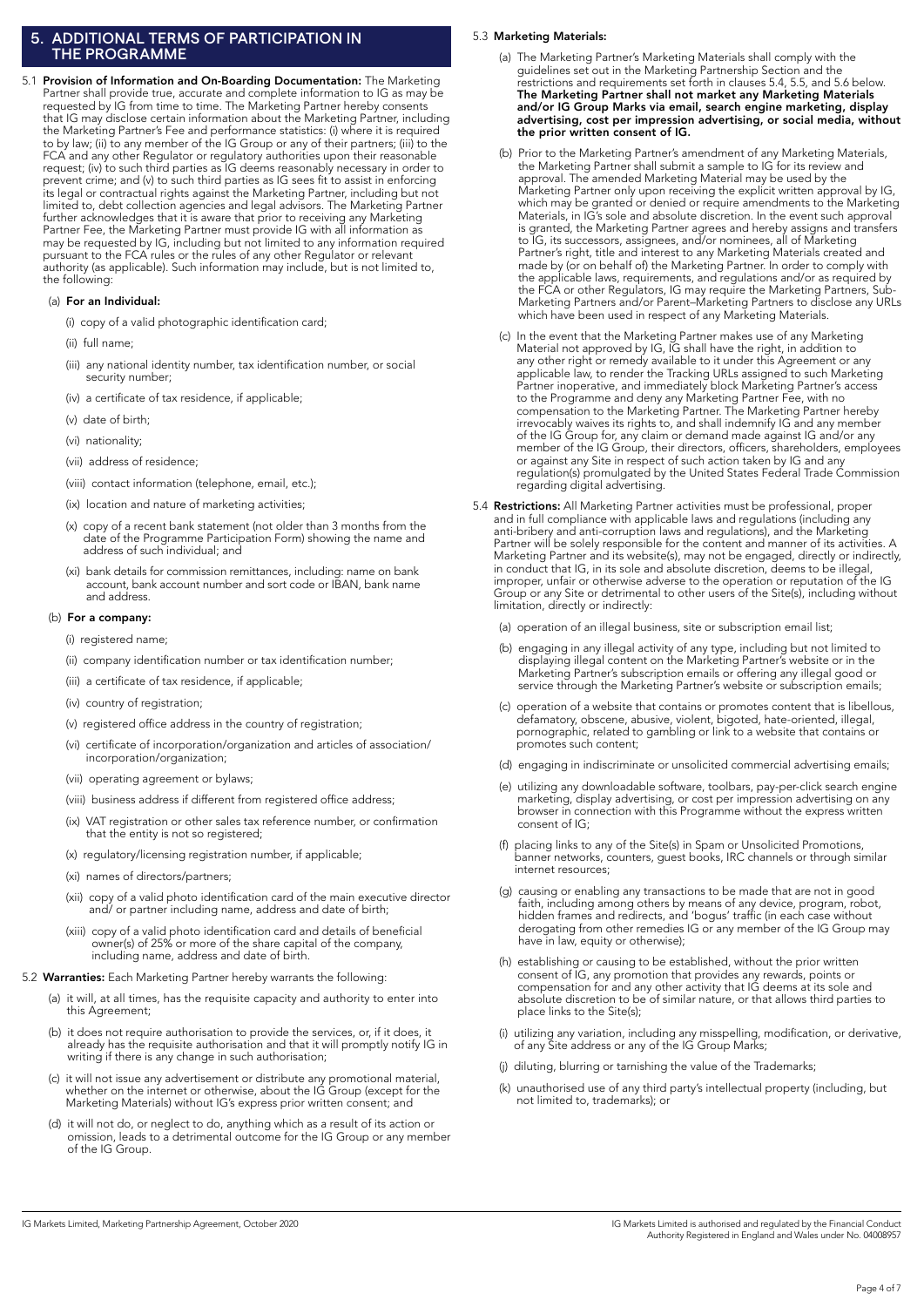#### 5. ADDITIONAL TERMS OF PARTICIPATION IN THE PROGRAMME (CONTINUED)

 (l) offering any Introduced Client, whether directly or indirectly, any kind of rake-back deal, arrangement for payment or portion of the Marketing Partner Fee, or any other incentive which may be considered to be a 'fee sharing arrangement', 'rebate', or 'soft dollar' compensation between Marketing Partner and Introduced Client.

IG shall have the right, in addition to any other right or remedy available to it under this Agreement or applicable law, to render the Tracking URLs assigned to such Marketing Partner violating the restrictions in this clause 5.4 inoperative, and immediately block the Marketing Partner's access to the Programme, with no compensation to such Marketing Partner. The Marketing Partner hereby irrevocably waives its rights to, and shall indemnify IG and any member of the IG Group for, any claim or demand made against IG or any member of the IG Group, their directors, officers, shareholders, employees or against the Site(s) in respect of such action taken by IG.

#### 5.5 Age:

- (a) In order to participate in the Programme, the Marketing Partner must be aged 18 years or older.
- (b) The Marketing Partner may not actively target marketing to any persons who are under the age of 18 years old, or (provided they are older than 18 years old) under the age of majority in the territory in which the Marketing Partner is operating.

#### 5.6 Banned Countries:

- (a) The Marketing Partner may only target marketing to citizens or residents of the countries which are not included on the banned country list as set out in the Marketing Partnership Section, as may be updated from time to time by IG in its sole and absolute discretion without notice.
- (b) Marketing for IG Bank S.A. may only be displayed in Switzerland.

#### (c) United States

 (i) Subject to clause 5.6(c)(ii), the Marketing Partner may not undertake any marketing for IG or any IG Group company in the United States.

- (ii) If the Marketing Partner wishes to undertake marketing for IG US LLC or target marketing to residents of the United States it must have entered into the IG US LLC Marketing Partnership Agreement and be a participant in the IG US Marketing Partnership Program. Any such marketing must be done in accordance with the terms of and requirements set out in the IG US LLC Marketing Partnership Agreement.
- 5.7 For Marketing Partners Directly On-Boarded for Participation in the Programme for IG Singapore (IG Asia Pte Limited) only:
	- (a) This clause 5.7 shall only apply to Marketing Partners who are on-boarded for participation in the Programme for IG Singapore.
	- (b) The Marketing Partner must not:
- (i) be conducting introducing activities under this Programme as its sole business activity if the Marketing Partner is a corporation or as their full-time occupation if the Marketing Partner is an individual, as the case may be;
	- (ii) provide any Introduced Client(s) with any form of financial or investment advice, recommendations or opinions that would be considered a regulated activity in Singapore;
	- (iii) be licensed with the Monetary Authority of Singapore to conduct regulated activities under either the Securities and Futures Act or the Financial Advisers Act, each as amended or varied from time to time;
	- (iv) have a power of attorney over any Account of an Introduced Client; and
	- (v) tarnish or otherwise bring into disrepute the image of any member of the IG Group or the financial services industry generally in Singapore.
	- (c) Introduced Client(s) referred from Banners and Text Links from a Marketing Partner on-boarded for participation in the Programme for IG Singapore will also be required to complete an additional acknowledgement concerning the compensation arrangement between the Marketing Partner and IG Singapore which shall be available from the IG Singapore website or from an IG employee upon request.

## 6. LINKS / TRADEMARKS AND LOGOS / DATA OWNERSHIP

6.1 Subject to the terms of this Agreement, IG grants to the Marketing Partner, a revocable, non-exclusive, non-transferable, non-assignable, non-sublicensable, worldwide limited licence to display on such Marketing Partner's website the Marketing Material provided by IG or on behalf of IG to the Marketing Partner for the sole purpose of providing a link from such Marketing Partner's website, which website has been confirmed by IG as included in the Programme, to the homepage of the Site(s) (but no other page) via the Tracking URL(s) provided by IG. Unless otherwise approved in advance in writing by IG, the Marketing Partner may not promote, whether directly or indirectly, any of the IG Group Marks, and in any event may not modify or

change of the IG Group Marks in any way. No framing of any webpage of any of the Site(s) is permitted.

- 6.2 The Marketing Partner, and anyone on the Marketing Partner's behalf, shall not assert the invalidity, unenforceability, or contest the ownership of any of the IG Group Marks in any action or proceeding of whatever kind or nature, and shall not take any action that may prejudice IG's or any member of the IG Group's rights in any IG Group Marks, render the same generic, or otherwise weaken their validity or diminish their associated goodwill.
- 6.3 The Marketing Partner shall not use any IG Group Marks (or any variation or combination thereof) in the Marketing Partner's domain names.
- 6.4 Except as explicitly permitted herein, nothing in this Agreement or on any of the Site(s), should be construed as granting, by implication, estoppel or otherwise, any licence or right to use any IG Group Marks.
- 6.5 All Introduced Clients shall be considered as customers of IG or a member of the IG Group only. IG shall be the sole and exclusive owner of the database of names and contact information and any other data of all Introduced Clients, including Introduced Clients identified by a Tracker ID. The Marketing Partner may not contact an Introduced Client without receiving IG's prior written approval for such contact. If in IG's opinion the Marketing Partner either tries to, or does, make contact with an Introduced Client without IG's prior written approval, IG shall be entitled to immediately terminate this Agreement and to withhold all commissions owed to Marketing Partner at such time. Further, in the event that the Marketing Partner was provided by IG with written approval to contact or correspond with a Introduced Client, and thereafter IG deems that such contact or correspondence is against the interests of IG or any member of the IG Group, IG shall have the right to revoke the approval previously granted, to terminate this Agreement. The Marketing Partner agrees that IG and/or any member of the IG Group may access information from or about visitors to Marketing Partner's website, and may use such information for any purpose.

## 7. LIMITATION OF LIABILITY

In no event shall IG or any member of the IG Group, their officers, directors, shareholders, employees, service providers or suppliers be liable for lost profits or data, or any special, incidental or consequential damages arising out of or in connection with the Site(s), IG's services, the Trading Platform, or this Agreement (however arising, including negligence), and including, without limitation, as a result of any failure or malfunction of any software, hardware, communication technology or other system. In aggregate, IG's or any member of the IG Group's, their officers, directors, shareholders, employees, service providers and suppliers liability to the Marketing Partner or any third party(ies) in any circumstance is limited to the greater of:

- (a) the aggregate of the fees paid by IG to Marketing Partner in the twelve months prior to the act or omission giving rise to liability; or
- (b) US\$ 2,000.

## 8. NO WARRANTIES; INDEMNIFICATION

- 8.1 To the fullest extent permitted under applicable law, notwithstanding anything to the contrary, IG disclaims all warranties, express or implied, including but not limited to all implied warranties of non-infringement, merchantability and fitness for a particular purpose, with respect to the Programme, the Site(s), links in the Site(s), or the Site(s) being accessible or free of errors, viruses or security threats.
- 8.2 The Marketing Partner agrees to indemnify, defend and hold harmless IG and any member of the IG Group, their directors, officers, shareholders, employees, service providers and suppliers from and against any and all liability, claims, costs, expenses, injuries and losses, including reasonable legal fees and costs, arising directly or indirectly in connection with Marketing Partner's breach of any terms of this Agreement, operations or website or out of any disputes between Marketing Partner and any other party relating to this Agreement, the Site(s), the Marketing Partner's activity or to services provided by IG or any member of the IG Group. IG may deduct such amounts to indemnify the IG Group, its directors, officers, shareholders, employees, service providers and suppliers for any claims, arising or resulting from or relating, the matters brought forth in this clause 8.2 from any outstanding Marketing Partner Fee due to the Marketing Partner and held by IG and/or any other funds whatsoever due to the Marketing Partner and held by IG.

## 9. INDEPENDENT INVESTIGATION

The Marketing Partner acknowledges that the Marketing Partner has read this Agreement and agrees to all its terms and conditions. The Marketing Partner understands that IG or any member of the IG Group may at any time (directly or indirectly) solicit customer referrals on terms that may differ from those contained in this Agreement or operate or contract with websites that are similar to or compete with the Marketing Partner's website. The Marketing Partner has independently evaluated the desirability of participating in the Programme and is not relying on any representation, guarantee, or statement other than as set forth in this Agreement.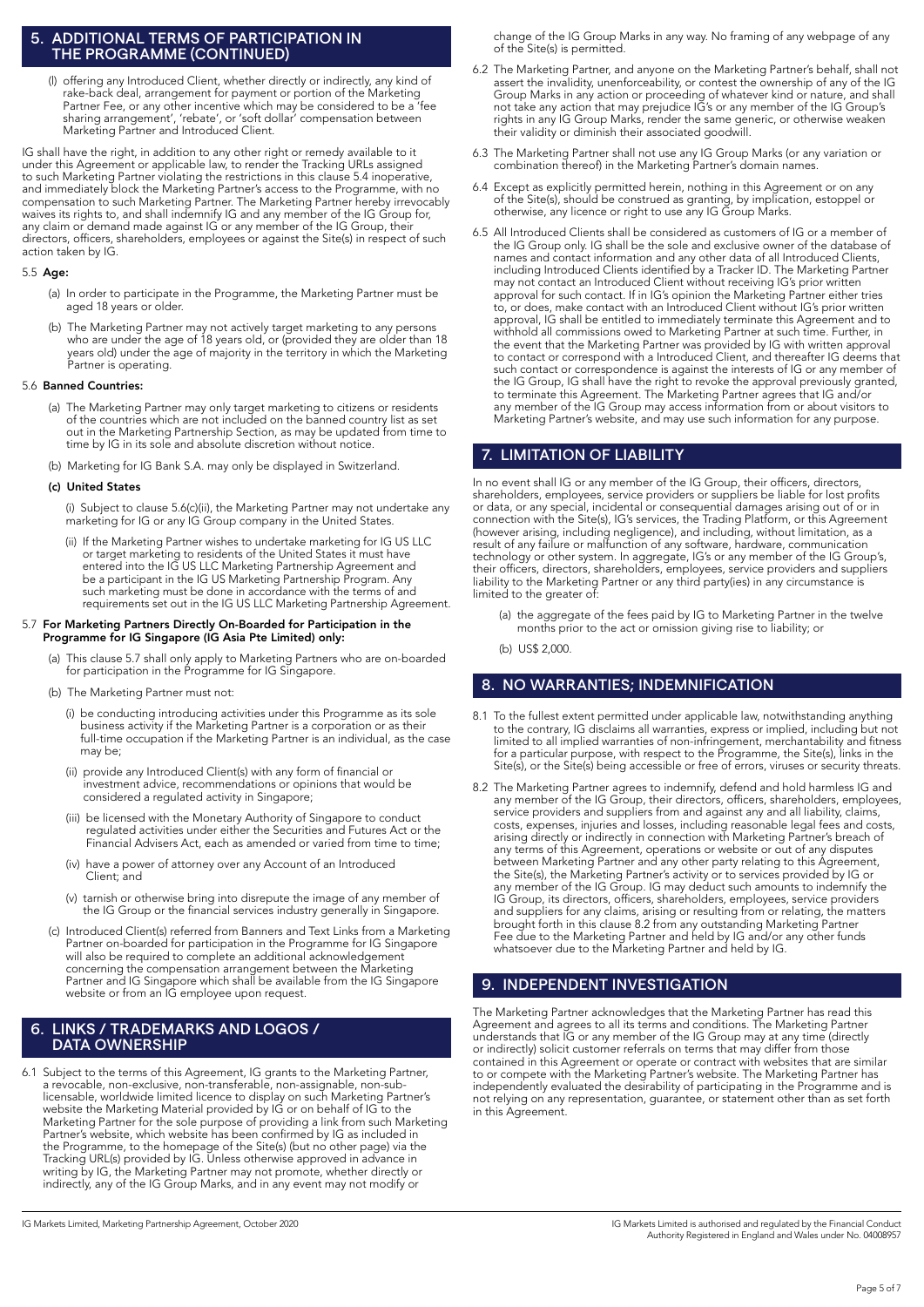### 10. TERMINATION

- 10.1 This Agreement will take effect when the Marketing Partner indicates its acceptance of this Agreement on the Programme Participation Form and shall continue until terminated in accordance with the terms of this Agreement.
- 10.2 IG may terminate this Agreement at any time, with or without cause, by giving the Marketing Partner seven (7) days' written notice by email (or, in the event that IG terminates this Agreement with all of its Marketing Partners, by posting a notice on the Site(s)), except if the Marketing Partner violates any of the terms of this Agreement, in which case, IG may, in its sole and absolute discretion, terminate this Agreement with immediate effect. The Marketing Partner may terminate this Agreement at any time, with or without cause, by giving IG seven (7) days' written notice by email to IG at IG's email address detailed on IG's website.
- 10.3 This Agreement will terminate immediately and without notice if:
- (a) the other party makes an arrangement with its creditors, cannot pay its debts when they fall due, is declared insolvent or bankrupt or has an administrator or receiver appointed;
	- (b) a petition is filed, a notice is given, a resolution is passed or an order is made for or in connection with the winding up of the other party;
	- (c) an application is made to court, or an order is made, for the appointment of an administrator or if a notice of intention to appoint an administrator is given or if an administrator is appointed over the other party;
	- (d) a person becomes entitled to appoint a receiver over the assets of the other party or a receiver is appointed over the assets of the other party;
	- (e) the other party suspends or ceases, or threatens to suspend or cease, to carry on all or a substantial part of its business; or
	- (f) marketing Partner fails to comply with any applicable law or regulation, or breaches any provision of this Agreement that IG deems to be material.
- 10.4 Upon termination of this Agreement, the Marketing Partner shall no longer be entitled to receive any Marketing Partner Fee with respect to any new Introduced Clients.
- 10.5 Upon termination of this Agreement for any reason, the Marketing Partner will cease use of, and remove from Marketing Partner's website, all IG Group Marks, Banners and Text Links to the Site(s) within seven (7) days from the notice of termination. The Marketing Partner shall pay IG US\$100 for each day such IG Group Marks, Banners and Text Links is not removed from Marketing Partner's website by the Marketing Partner. Any domain which contains any of IG Group Marks shall be immediately returned or transferred to IG, at the Marketing Partner's cost, upon termination of this Agreement with Marketing Partner for whatsoever reason. The Marketing Partner shall pay IG US\$1,000 for each day such domain is not returned or transferred to IG.
- 10.6 Clauses 1, 5, 6, 7, 8, 10, 11 and 12 of this Agreement shall survive termination, and the enforceability of the terms and conditions of this Agreement as they related to acts and omissions during the period before such termination, shall survive termination.

## 11. PRIVACY

- 11.1 The Marketing Partner acknowledges that by participating in the Programme, the Marketing Partner will be providing IG Group with personal information within the meaning of the Data Protection Act 1998 or any subsequent legislation governing data protection, which may be shared with a third party service provider(s) for identification verification purposes, or other authentications or validations IG deems necessary or appropriate. The Marketing Partner acknowledges and consents to IG and/or any member of IG Group processing all such information for the purposes of performing this Agreement and administering the relationship between the Marketing Partner and any member of IG Group. The Marketing Partner acknowledges and agrees that this may result in such Marketing Partner's personal information, performance, and Fees, being shared with members of the IG Group and/ or being sent outside the European Economic Area (including to the USA). The Marketing Partner consents to IG's processing and disclosing such information in accordance with IG's Privacy Notice and Access Policy as published on IG's website(s) as may be updated from time to time.
- 11.2 The Marketing Partner authorises IG or its agents acting on its behalf, to carry out such credit and identity checks as IG may deem necessary or desirable. The Marketing Partner acknowledges and agrees that this may result in the Marketing Partner's personal information being sent to such agents, who may be within or outside the European Economic Area (including to the USA). The Marketing Partner agrees that IG and/or IG Group will be permitted, if so required, to furnish relevant information concerning the Marketing Partner or the Marketing Partner's account to any person who we believe to be seeking a reference or credit reference in good faith.

## 12. MISCELLANEOUS

- The Marketing Partner represents and warrants that it will not engage in any form of facilitating tax evasion, whether under UK law or under the law of any foreign country. The Marketing Partner will immediately report to IG's compliance department any request or demand from a third party to facilitate the evasion of tax, or any concerns that such a request or demand may have been made.
- 12.2 IG and the Marketing Partner are independent contractors, and nothing in this Agreement creates any partnership, joint venture or agency relationship between them, grants to the Marketing Partner authority to make any representation on the IG Group's behalf or make public any information regarding the IG Group, or prohibits IG or any member of the IG Group from operating websites that are similar to or compete with the Marketing Partner's website.
- 12.3 This Marketing Partner declares that by accepting this Agreement it consents to, IG sending, and it receiving, by means of telephone, SMS or email, communications containing newsletters, notifications and any other content of a commercial nature relating to the Site(s) and related services. The Marketing Partner acknowledges that IG does not have to obtain the Marketing Partner's prior consent (whether written or oral) before sending such communications to the Marketing Partner, provided that IG shall immediately cease to send any such further communications should the Marketing Partner notify IG in writing that the Marketing Partner no longer wishes to receive such content.
- 12.4 This Agreement comprises the entire agreement between the Marketing Partner and IG, supersedes all prior oral and written agreements pertaining to this Agreement's subject matter, and applies in addition to any other term or condition of the Site(s) (such as IG's privacy policy), unless expressly provided otherwise in this Agreement or agreed between the parties in writing.
- 12.5 IG may modify any of the terms of this Agreement (including without limitation the terms of the Marketing Partner Fees and the banned countries list as set out in the Marketing Partnership Section) at any time(s) and in its sole and absolute discretion, upon posting notice on the Site(s) and/ or Marketing Partnership Section and/or by providing notice by email. The Marketing Partner's sole remedy if such modification is not acceptable to it, is to terminate this Agreement in accordance with clause 10.
- 12.6 If any provision of this Agreement is or becomes invalid, illegal or unenforceable in any jurisdiction in connection with its performance, such provision shall:
	- (a) be deemed deleted to the minimum extent necessary in the relevant jurisdiction (which can include deleting only part of the relevant provision); and
	- (b) continue in full force and effect without deletion in jurisdictions where it is not invalid, illegal or unenforceable.

 Any deletion of a provision under this clause 12.6 shall not affect the validity and enforceability of the remainder of this Agreement.

- 12.7 This Agreement and the Marketing Partner obligations may not be assigned by the Marketing Partner, by operation of law or otherwise. IG may assign this Agreement to any party at any time.
- 12.8 These rights of the parties to terminate, rescind or agree any variables, waiver or settlement under this Agreement are not subject to the consent of any other person.
- 12.9 This Agreement and any non-contractual obligations arising out of or in connection with it are governed by English law. The Marketing Partner hereby irrevocably agrees that the English courts have exclusive jurisdiction and accordingly submits to the jurisdiction of the English courts in relation to any matter arising in connection with this Agreement (including regarding its existence).